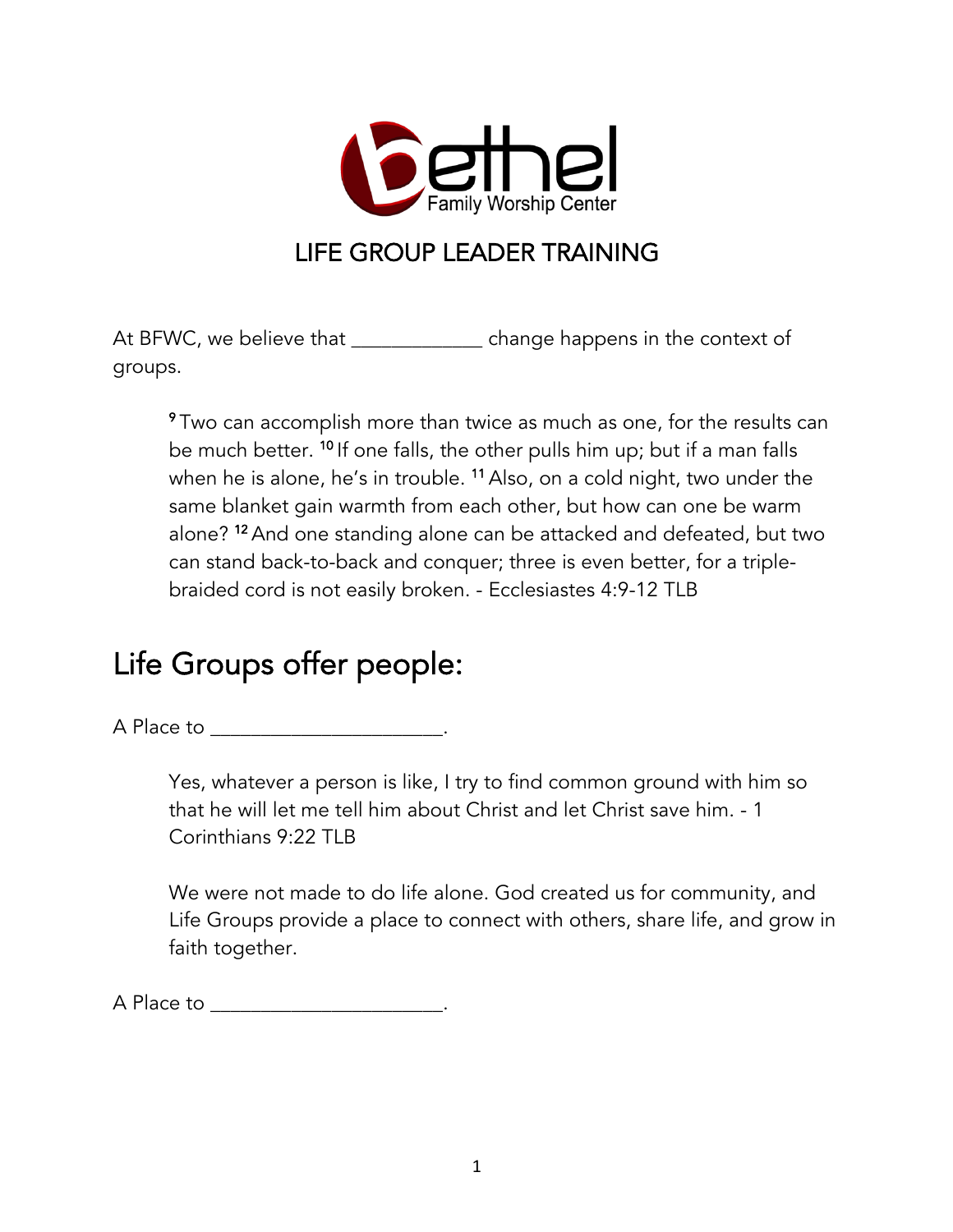We know what real love is because Jesus gave up his life for us. So, we also ought to give up our lives for our brothers and sisters. - 1 John 3:16 **NLT** 

It is through life together that our problems become smaller, and God uses others to bring support and encouragement to our lives. Life Groups become a place where others don't just know your name, but care about what is happening in your life and want to support you in your spiritual journey.

A Place to the contract of the contract of the contract of the contract of the contract of the contract of the contract of the contract of the contract of the contract of the contract of the contract of the contract of the

As iron sharpens iron, so one person sharpens another. - Proverbs 27:17 NIV

We believe every person is growing in their faith if they are connected and serving. Every person is created with a God-given potential to make a difference in the world. Life Groups are a place where you can grow with others to become more like Jesus and reach the potential God has put inside you.

### What a Life Group Looks Like

At BFWC we use a \_\_\_\_\_\_\_\_\_\_\_\_\_\_\_\_\_\_\_\_\_\_approach to Life Groups. This means groups are formed around the leaders' \_\_\_\_\_\_\_\_\_\_\_\_\_\_\_\_\_\_\_ or \_\_\_\_\_\_\_\_\_\_\_\_\_\_\_\_\_\_\_\_. We want people to gather together based on the things they enjoy and that are important to them. Essentially, the things you are already doing in your life are the things that can make up your Life Group!

### All groups fall within three main categories

\_\_\_\_\_\_\_\_\_\_\_\_\_\_\_\_\_\_\_\_\_\_\_Groups that gather for fellowship. Often these groups meet in coffee shops or in parks.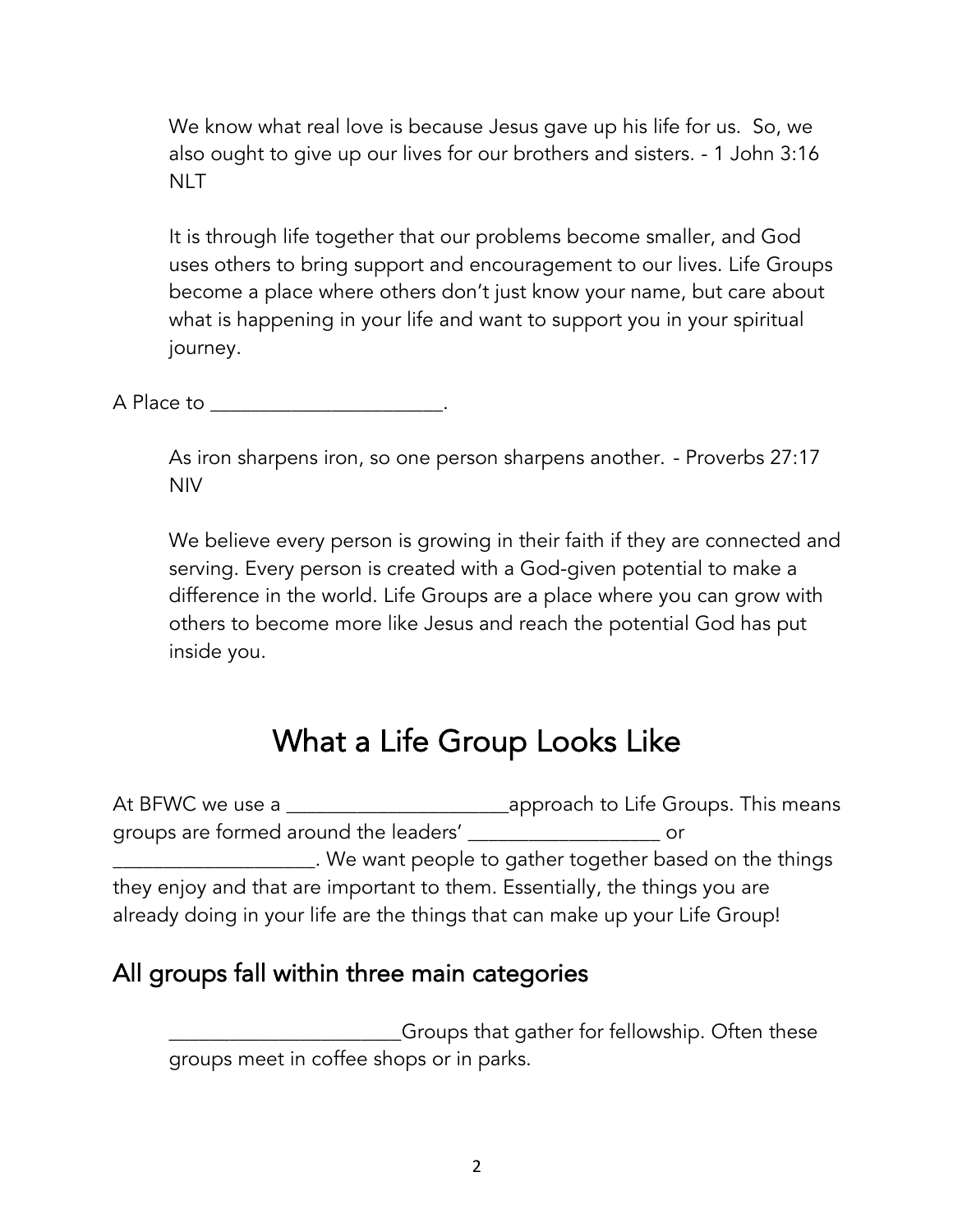\_\_\_\_\_\_\_\_\_\_\_\_\_\_\_\_\_\_\_\_\_\_\_Groups that gather to study the Bible or other

Christian books.

These groups are meant to develop spiritual maturity and knowledge of the Word.

\_\_\_\_\_\_\_\_\_\_\_\_\_\_\_\_\_\_\_\_\_\_\_Groups that gather to participate in a hobby or activity. Sports, crafting, video gaming, thrift-shopping and hiking are all examples of groups in this category.

# Group Structure

Groups meet throughout the year in 4 semesters

January-March • April-June • July-August • September-November

Groups meet \_\_\_\_\_\_\_\_\_\_\_\_\_\_\_\_\_\_ or \_\_\_\_\_\_\_\_\_\_\_\_\_\_\_\_ during each semester.

Groups meet in a variety of places like homes, parks, restaurants, coffee shops or offices. New groups start every semester, which makes it easy to build community and enjoy different types of groups.

### No matter what your group meets about, each meeting should be made up of four things:

\_\_\_\_\_\_\_\_\_\_\_\_\_\_\_\_\_This is the laid-back time for group members to talk and get to know each other.

\_\_\_\_\_\_\_\_\_\_\_\_\_\_\_\_\_This will vary based on what kind of group you're leading. It could be the majority component of your time if you are an interest Life Group; or just a few minutes of your time if you are a study group.

\_\_\_\_\_\_\_\_\_\_\_\_\_\_\_\_\_Ask for prayer requests from group members and pray at the beginning and/or end of each group meeting.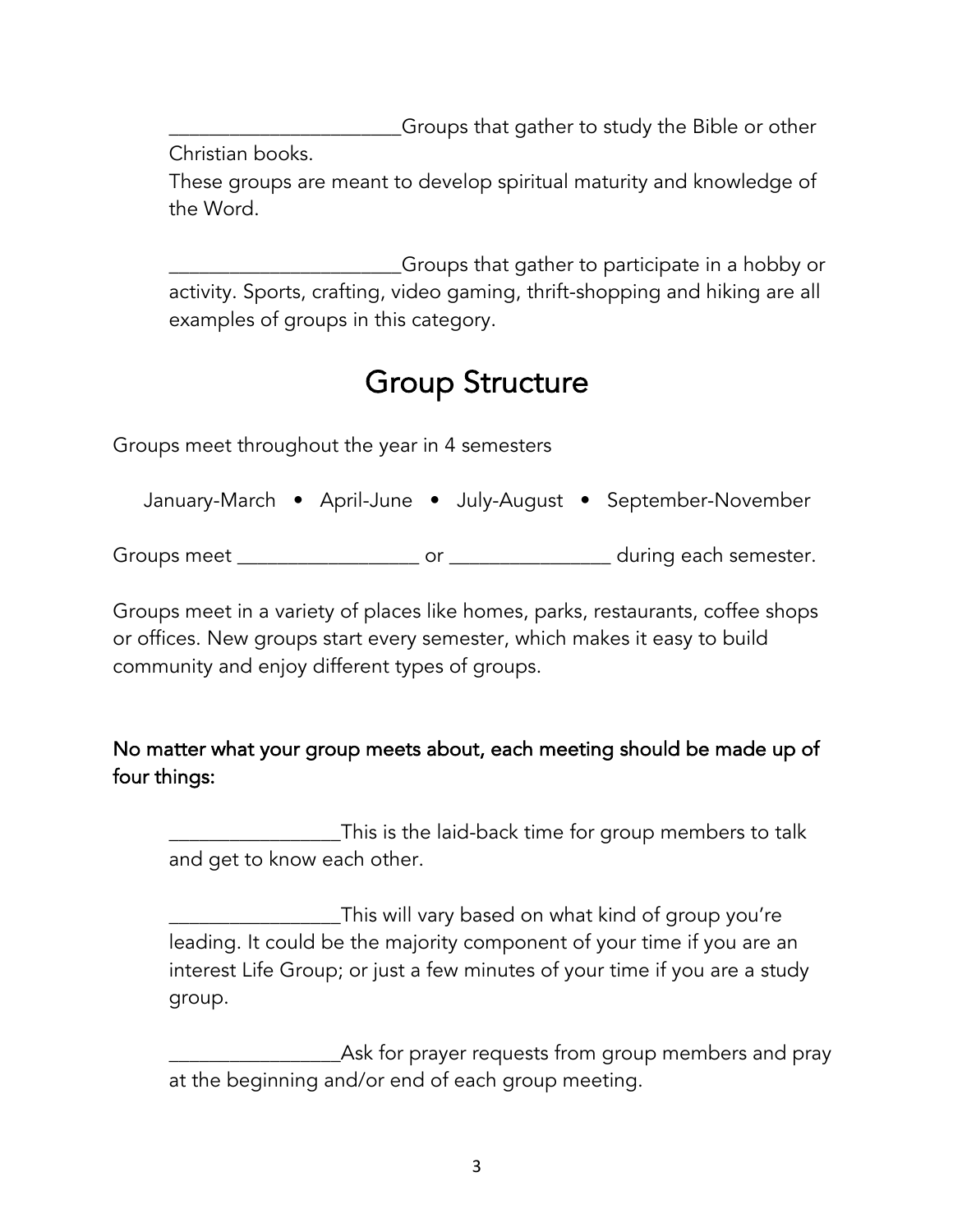\_\_\_\_\_\_\_\_\_\_\_\_\_\_\_\_\_This is what differentiates your Life Group from your neighborhood social club. Whether its through activities or discussion, always find a way to include the Word of God. This can be as simple as sharing something God is teaching you with the group or talking about a verse you read that week.

#### Small groups are not a place for:

 $\mathcal{L}^{\text{max}}_{\text{max}}$ 

\_\_\_\_\_\_\_\_\_\_\_\_\_\_.

- \_\_\_\_\_\_\_\_\_\_\_\_\_\_\_\_ • Unapproved \_\_\_\_\_\_\_\_\_\_\_ or \_\_\_\_\_\_\_\_\_\_\_\_
- \_\_\_\_\_\_\_\_\_\_\_\_\_\_\_\_\_ Topics

## Your Role as a Small Group Leader

God has a part for all of us to play in the church and the role of a Small Group Leader is to come alongside our pastors and the staff of BFWC to help care for people.

Now these are the gifts Christ gave to the church: the apostles, the prophets, the evangelists, and the pastors and teachers. Their responsibility is to equip God's people to do his work and build up the church, the body of Christ. This will continue until we all come to such unity in our faith and knowledge of God's Son that we will be mature in the Lord, measuring up to the full and complete standard of Christ. - Ephesians 4:11-13

The primary role of a Small Group Leader is to help group members

Be sure you know the condition of your flocks, give careful attention to your herds; - Proverbs 27:23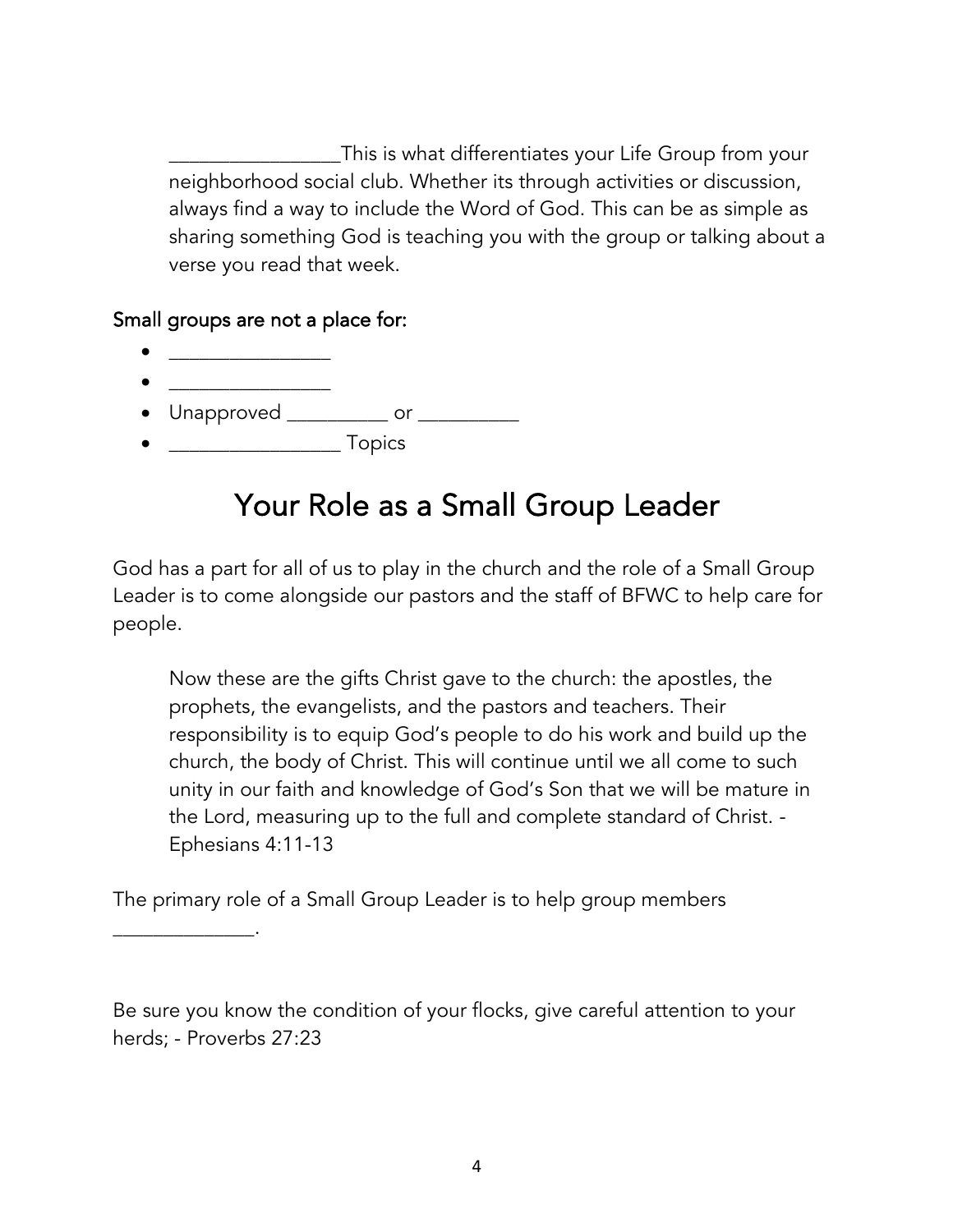People in your group will be at different places in their spiritual lives and each person will have different next steps to take. Here are some examples of next steps you can help people take:

- Start attending Sunday services
- Start reading the Bible regularly
- Start praying regularly
- Be water baptized
- Complete Next Steps
- Join the Dream Team
- Start tithing
- Start attending Mid-Week Worship on Wednesdays
- Attend a conference or event at BFWC
- Invite a friend or neighbor to church or a Life Group
- Complete Life Group Leader training to become a Life Group Leader
- Participate in outreach events and mission trips at BFWC

### How to be a Successful Life Group Leader

\_\_\_\_\_\_\_\_\_\_\_\_\_\_\_\_\_\_\_\_ for the members of your group.

Consider partnering with a \_\_\_\_\_\_\_\_\_\_\_\_\_\_\_\_\_\_\_\_\_\_\_ to help share the responsibility of caring for and leading your group.

\_\_\_\_\_\_\_\_\_\_\_\_\_\_\_\_\_\_\_\_\_with group members outside of group meetings through phone, email, text, social media and/or face-to-face. Encourage group members to connect with each other throughout the week as well.

Have \_\_\_\_\_\_\_\_\_\_\_\_\_\_\_\_\_\_\_\_\_\_\_\_\_\_through the laughter and by creating an enjoyable environment.

Respect people's \_\_\_\_\_\_\_\_\_\_\_\_\_\_\_\_\_\_\_\_ by beginning and ending your group on time.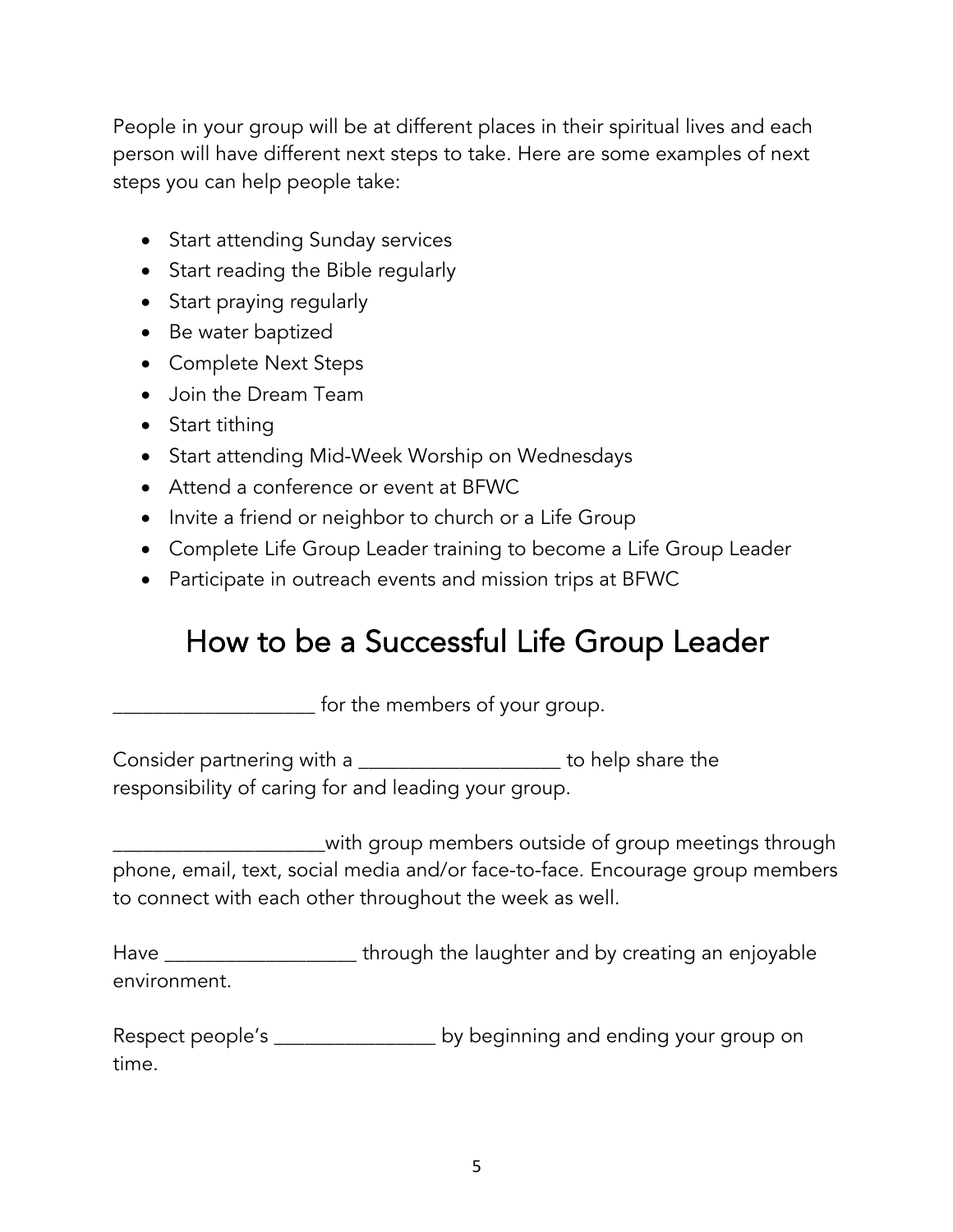\_\_\_\_\_\_\_\_\_\_\_\_\_\_\_\_\_\_\_\_\_ group members to attend church services and events with you, such as Wednesday services, conferences and outreach events.

\_\_\_\_\_\_\_\_\_\_\_\_\_\_\_\_\_\_\_\_\_ the group around a member going through a crisis. Use wisdom and be sensitive.

### The Importance of Prayer

Prayer is the **Net all 2018** of our church, and it's important for your Life Group.

If my people, who are called by my name, will humble themselves and pray and seek my face and turn from their wicked ways, then I will hear from heaven, and I will forgive their sin and will heal their land. - 2 Chronicles 7:14

# Confidence as a Life Group Leader

If you only do what you feel comfortable doing, you don't need God. God's best is often found outside of your comfort zone.

When you serve God and people by leading a Life Group, He will equip you and give you the strength and wisdom to lead well.

For I can do everything through Christ, who gives me strength. - Philippians 4:13

For God has not given us a spirit of fear and timidity, but of power, love and self- discipline. - 2 Timothy 1:7

When you feel uncertain about leading a group, use Scripture to overcome lies of the enemy:

1. When you feel like you don't have the time, remember

\_\_\_\_\_\_\_\_\_\_\_\_\_\_\_\_\_\_\_\_\_\_\_\_\_\_\_\_\_\_\_\_\_\_\_\_\_\_\_\_\_\_\_\_\_\_\_\_ and His timing is perfect.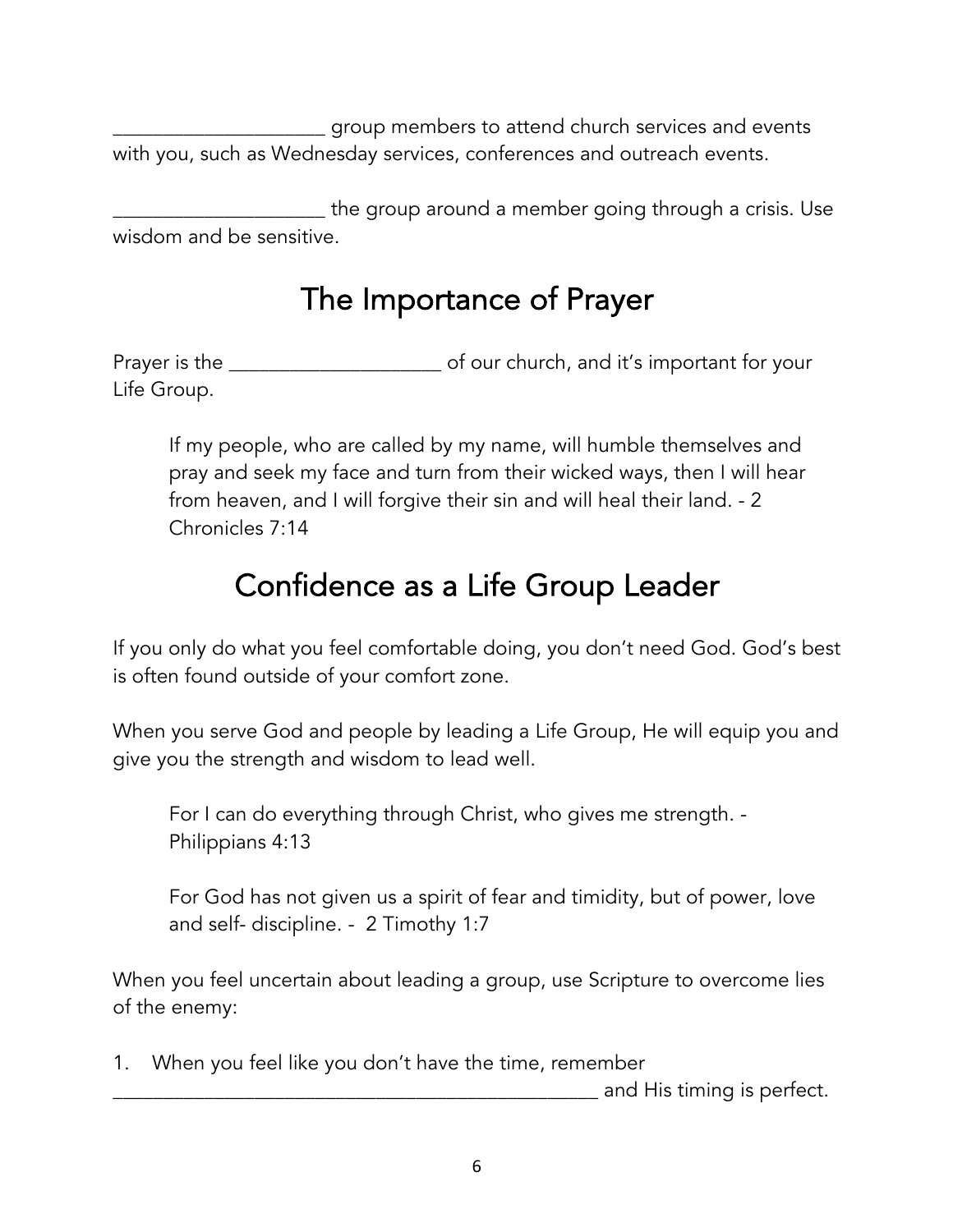If you wait for perfect conditions, you will never get anything done. - Ecclesiastes 11:4 2.

\_\_\_\_\_\_\_\_\_\_\_\_\_\_\_\_\_\_\_\_\_\_\_\_\_\_\_\_\_\_\_\_\_\_\_\_\_\_\_\_\_\_\_\_\_\_\_\_\_\_\_\_\_\_\_\_\_\_\_\_\_\_\_\_\_\_\_\_\_\_.

\_\_\_\_\_\_\_\_\_\_\_\_\_\_\_\_\_\_\_\_\_\_\_\_\_\_\_\_\_\_\_\_\_\_\_\_\_\_\_\_\_\_\_\_\_\_\_\_\_\_\_\_\_\_\_\_\_\_\_\_\_\_\_\_\_\_\_\_\_\_.

2. When you feel unqualified, remember

It is not that we think we are qualified to do anything on our own. Our qualification comes from God. He has enabled us to be ministers of his new covenant. - 2 Corinthians 3:5-6

3. When you feel like your past disqualifies you, remember

Praise be to the God and Father of our Lord Jesus Christ, the Father of compassion and the God of all comfort, who comforts us in all our troubles, so that we can comfort those in any trouble with the comfort we ourselves receive from God - 2 Corinthians 1:3-4

When you feel like you don't know how to help someone in your group, remember ESPN:

| S: | Scripture    |
|----|--------------|
| P: |              |
| N: | <b>Steps</b> |

### Leadership Support

As a Life Group Leader, you are never alone in creating community. We have pastors, staff and the Life Group Team who are all working alongside you to invest in great Life Groups at BFWC.

### Your Coach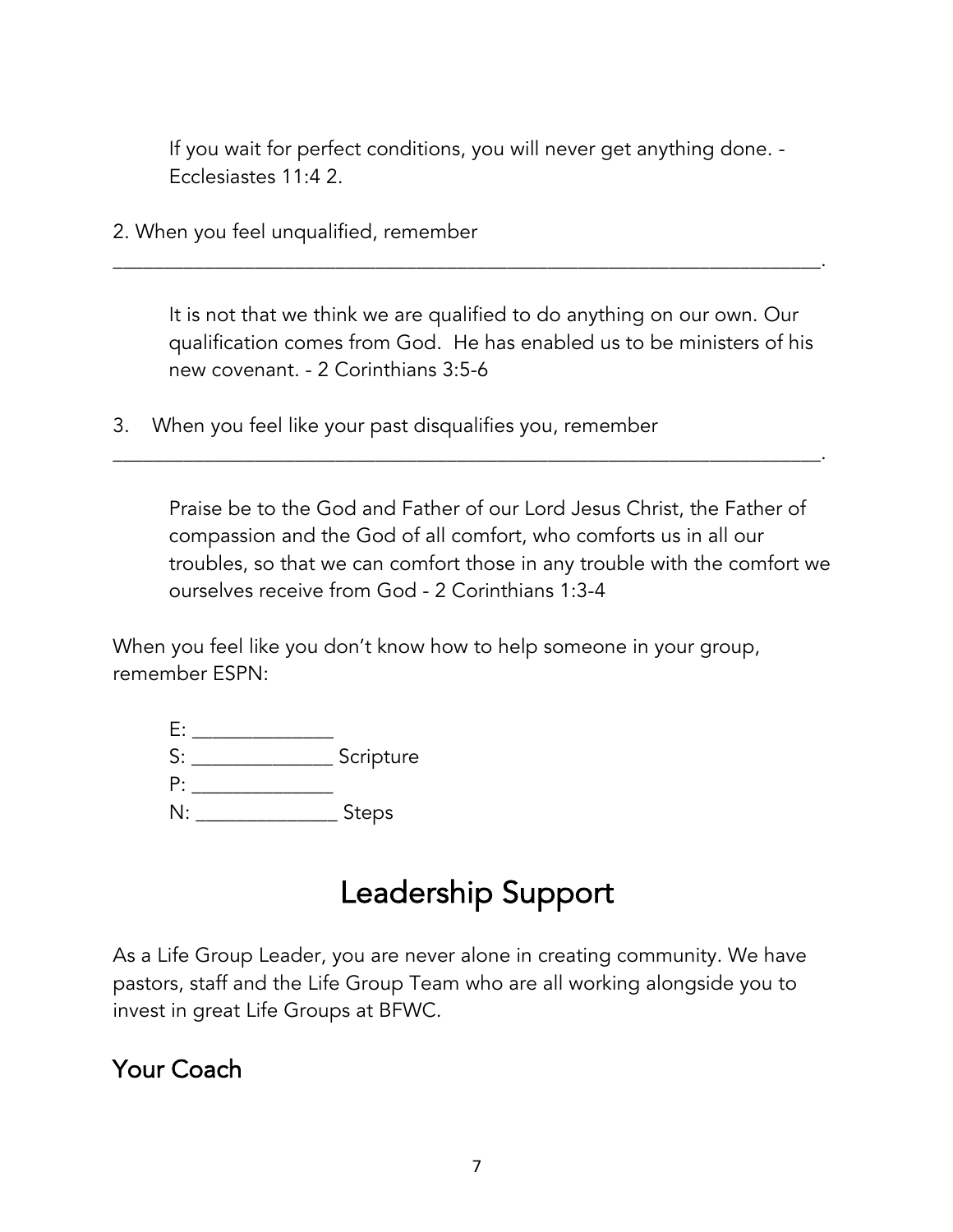As a Life Group Leader, you have a Coach paired with you to help as you need support throughout the semester.

Your Coach's number one priority is to \_\_\_\_\_\_\_\_\_\_\_\_\_\_\_\_\_\_\_\_\_\_\_\_\_\_\_\_\_\_ daily. Reach out to your coach if you have a need, prayer request or concern.

## How to Create Good Group Dynamics

Set \_\_\_\_\_\_\_\_\_\_\_\_\_\_\_\_\_\_\_\_\_ – A key to helping people feel comfortable in your group is to let them know what to expect. Take time to share how the group will flow from week to week. This can include things like explaining the times you will begin and end the group, how discussion or group activities will happen, and how group members can share prayer requests or best engage the group.

Follow the 70/30 \_\_\_\_\_\_\_\_\_\_\_\_\_\_\_ – Give the members of the group room to speak up instead of doing all the talking yourself. About 70% of the talking should come from members and 30% from the leader.

Keep the discussion \_\_\_\_\_\_\_\_\_\_\_\_\_\_\_\_\_ – If conversation takes a negative or destructive turn, guide it back to a healthy place. If you someone needs to talk about a sensitive or complex issue, you can follow up with them after the group or call your coach to help you respond well.

Keep the conversation \_\_\_\_\_\_\_\_\_\_\_\_\_\_\_\_\_\_\_\_\_ to everyone - Remember, people in your group will be at different places in their spiritual journey. Be thoughtful when you talk about spiritual concepts or church terms that might be unfamiliar to new Christians or new church-goers.

Respect \_\_\_\_\_\_\_\_\_\_\_\_\_\_\_\_\_\_\_ – Men should minister to men and women should minister to women. A couple may minister to a single person. We want to maintain integrity and purity in our Life Groups. These boundaries will help protect the leaders and group members from entering into an uncomfortable or inappropriate situation.

### Stay Connected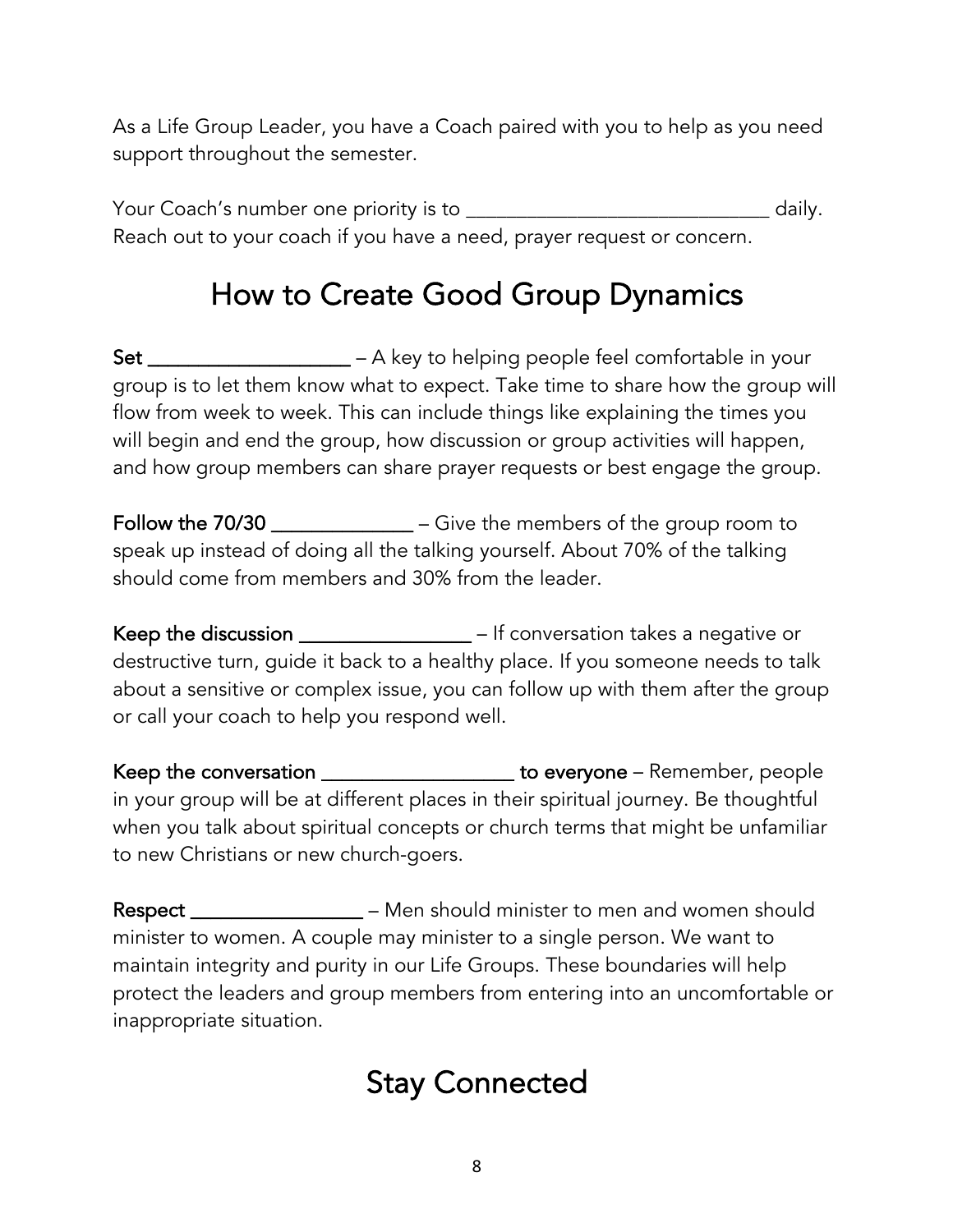Throughout the semester, respond to your Coach and Life Group Team about group attendance, potential new Life Group Leaders, and how your group members are moving forward.

## What Are The Steps To Starting Your Group?

All Life Groups Leaders must complete the following steps before starting to lead:

- Complete Next Steps (Starting Point)
- Complete Life Group Leader Training
- Complete the Life Group Leader application
- Complete the BFWC Leadership Handbook
- Sign the BFWC Leadership Covenant

### Frequently Asked Questions

#### How can I recruit people to come to my group?

- Start with people who are already in your sphere of influence; co-workers, friends, and neighbors.
- Find people around you who are new to the church, new believers, or have shown interest in getting involved.
- Look for people who you think you can help to realize their potential.
- Ask God to send the right people to your group.

#### Where can I hold my Life Group?

We encourage leaders to host their Life Groups in places where they like to spend their time. Some of the most common meeting places are homes, restaurants, parks, coffee shops and office buildings.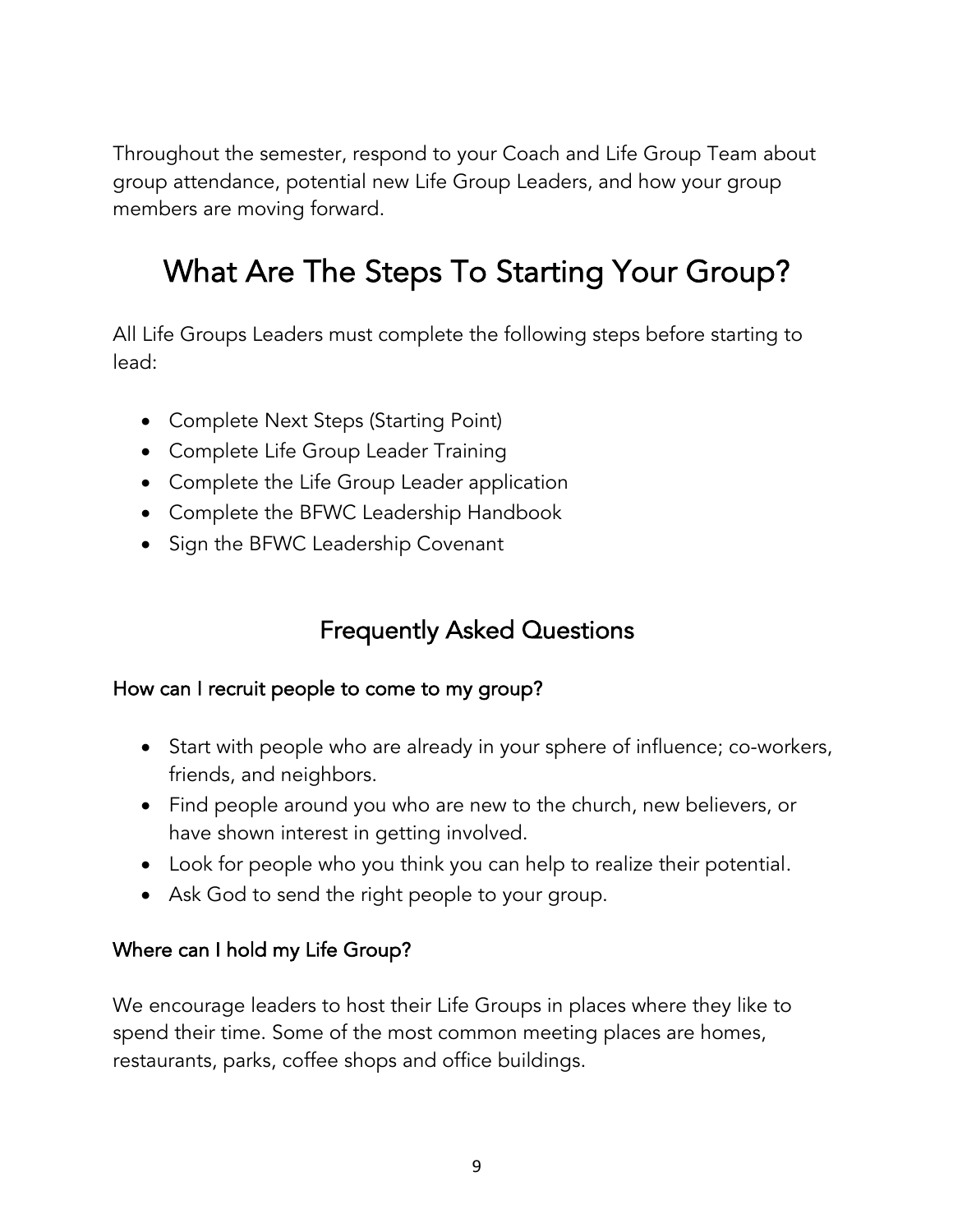There are a few rooms on campus that are available, upon reservation, for interest and study groups.

#### Where can I find Life Group curriculum?

We will make our list of approved books and authors is available.

#### How frequently does my group need to meet?

Weekly or bi-weekly. This allows enough time to develop genuine relationships.

#### Does BFWC offer childcare during Life Groups?

It is up to you whether your group offers childcare, is child-friendly, or is for adults only. BFWC does not arrange for childcare for your group.

#### How can I tell if group members are moving forward?

Ask! Make it part of your discussion whether in a group setting or individually. Here are some great questions to guide your conversation:

- How did you get connected to this Life Group?
- What are you most looking forward to in the group?
- Do you attend BFWC?
- Have you ever been in a Life Group before?
- What do you feel like God has been doing in your life lately?
- Have you ever been to a BFWC conference?
- What areas of your faith are you hoping to grow in the coming months?
- What are you focused on in your life right now?
- Have you been through Next Steps?
- Do you remember what personality type you are or what your spiritual gifts are?
- Have you ever served on the BFWC Dream Team?
- How can I pray for you?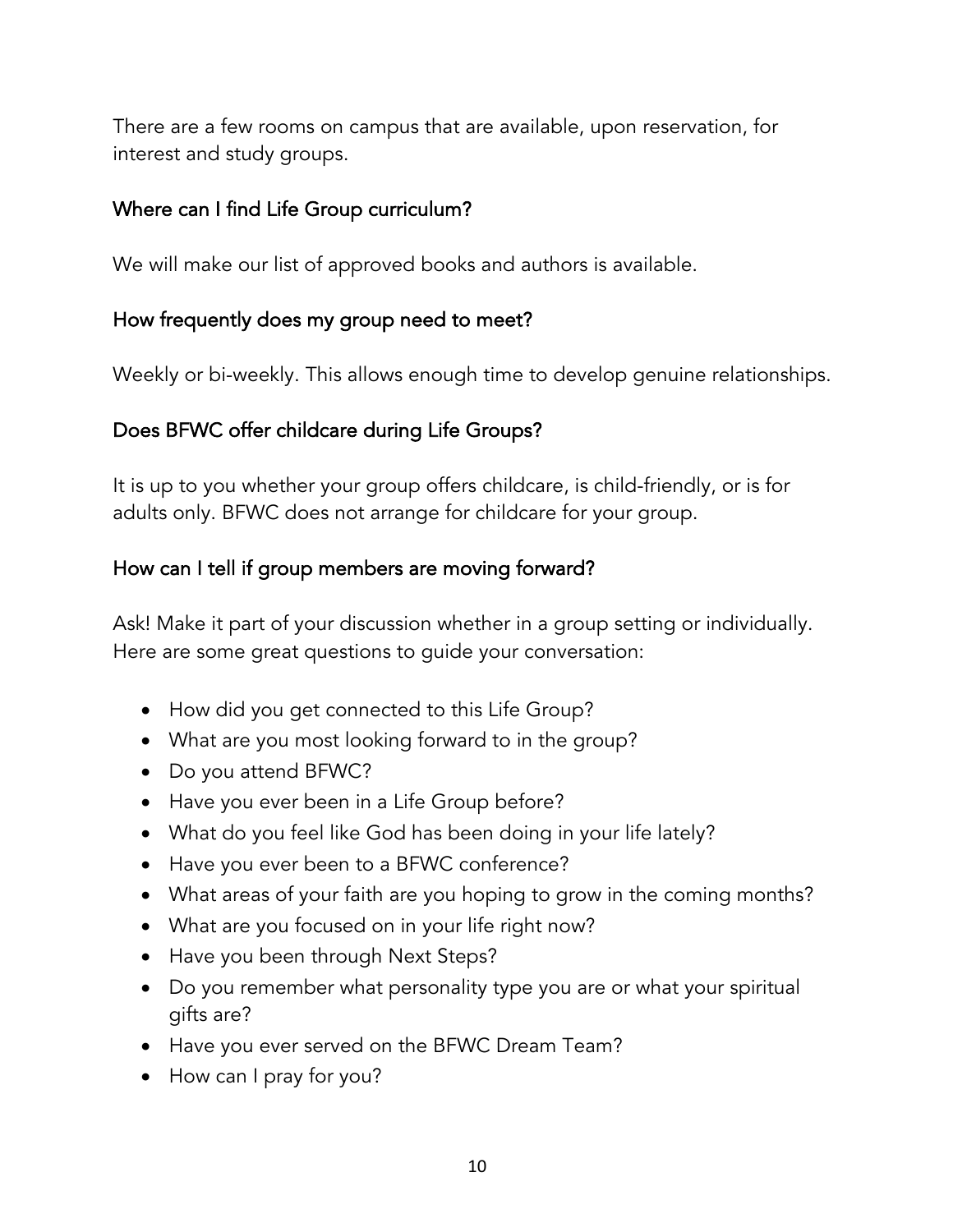Everyone in your group will be at different places spiritually. The vision of helping them "move forward" is not to get them to do everything at once, but to help identify where they currently are spiritually and offer a practical next step to help them grow.

#### What should I do if someone asks a question I can't answer?

Ask the Holy Spirit. Encourage them to spend time reading the Bible and praying. Also, let them know that you will do your best to find answers to their questions and get back with them at your next Life Group meeting. Do some personal research and call your coach to get advice.

### What should I do if someone in my group (or the group) requires attention beyond what I can provide?

If you encounter a difficult situation within your Life Group, please know that you are not alone. If a member is going through a crisis, you can rally the group around them to provide prayer, encouragement and support. Use wisdom and be sensitive to the situation. If you are unsure of what to do, don't hesitate to ask your Coach.

#### How can I share "wins" from my Life Group?

We can't wait to hear about the life-changing moments from your Life Group! Email stories to **nextsteps@bfwc.net** or post pictures and stories & tag BFWC.

### Helpful Scripture References

At BFWC, we believe ministering through the Word of God is the most powerful way to care for people. As you pray over a Life Group member, try inserting that member's name in the Scripture to make it more personalized.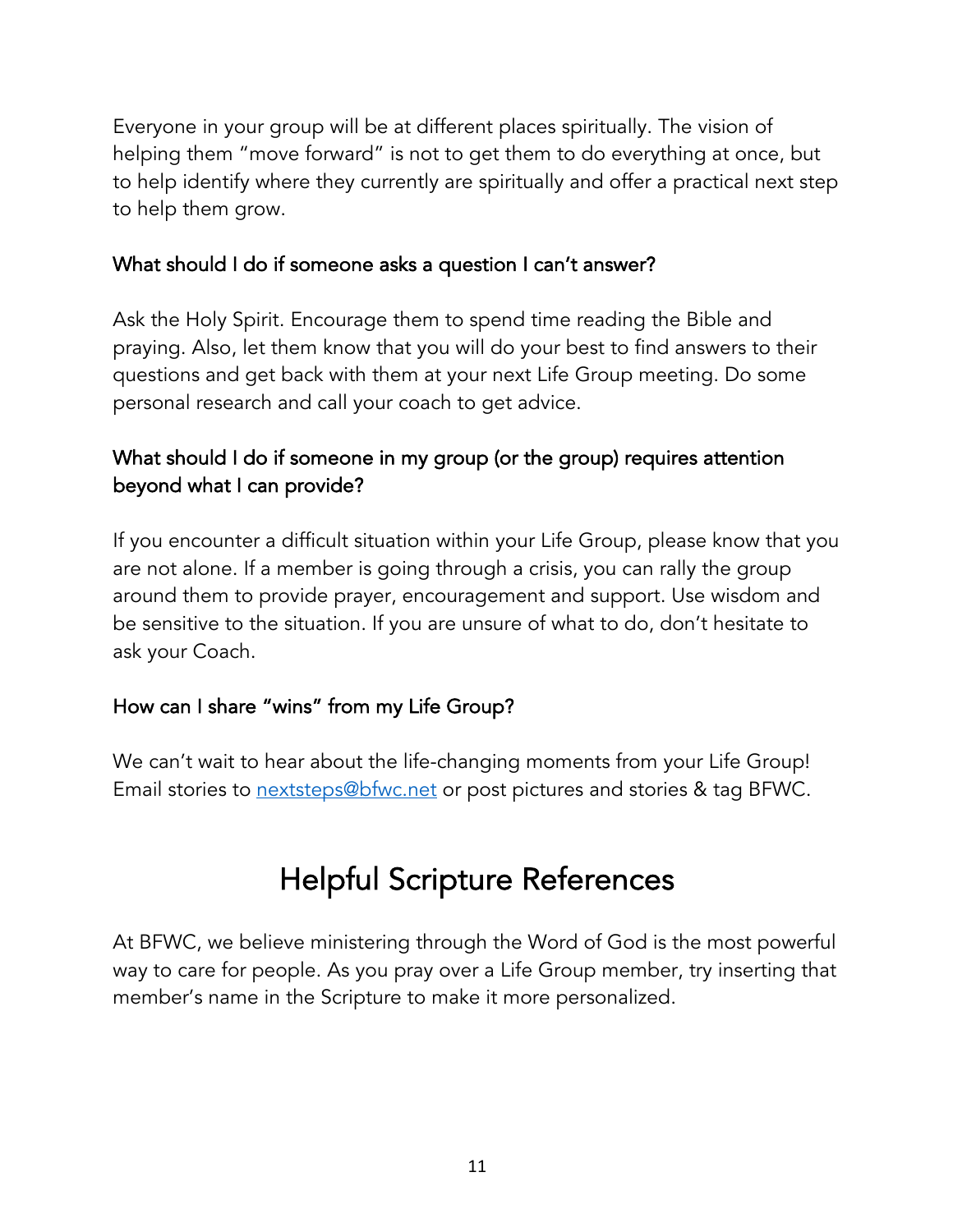As a leader, we encourage you to find and memorize at least three Scriptures which will equip you when you are walking someone through a tough situation as well as give you strength as a leader throughout the semester.

### Here's a list of powerful Scriptures you can apply to any situation:

And you shall love the Lord your God with all your heart, with all your soul, with all your mind, and with all your strength. This is the first commandment. And the second, like it, is this: You shall love your neighbor as yourself. There is no other commandment greater than these. - Mark 12:30-31

I can do all things through Christ who strengthens me. - Philippians 4:13

Trust in the Lord with all your heart and lean not on your own understanding; in all your ways submit to him, and he will make your paths straight. - Proverbs 3:5- 6

"My thoughts are nothing like your thoughts" says the Lord, "And my ways are far beyond anything you could imagine. For just as the heavens are higher than the earth, so my ways are higher than your ways and my thoughts are higher than your thoughts. - Isaiah 55:8-9

This is the confidence we have in approaching God: that if we ask anything according to his will, he hears us. And if we know that he hears us – whatever we ask – we know that we have what we asked of him. - 1 John 5:14-15

"No weapon formed against you shall prosper, and every tongue which rises against you in judgement you shall condemn. This is the heritage of the servants of the Lord, and their righteousness is from Me." says the Lord. - Isaiah 54:17

And we know that for those who love God all things work together for good, for those who are called according to his purpose. - Romans 8:28

Do not be anxious about anything, but in every situation, by prayer and petition, with thanksgiving, present your requests to God. And the peace of God, which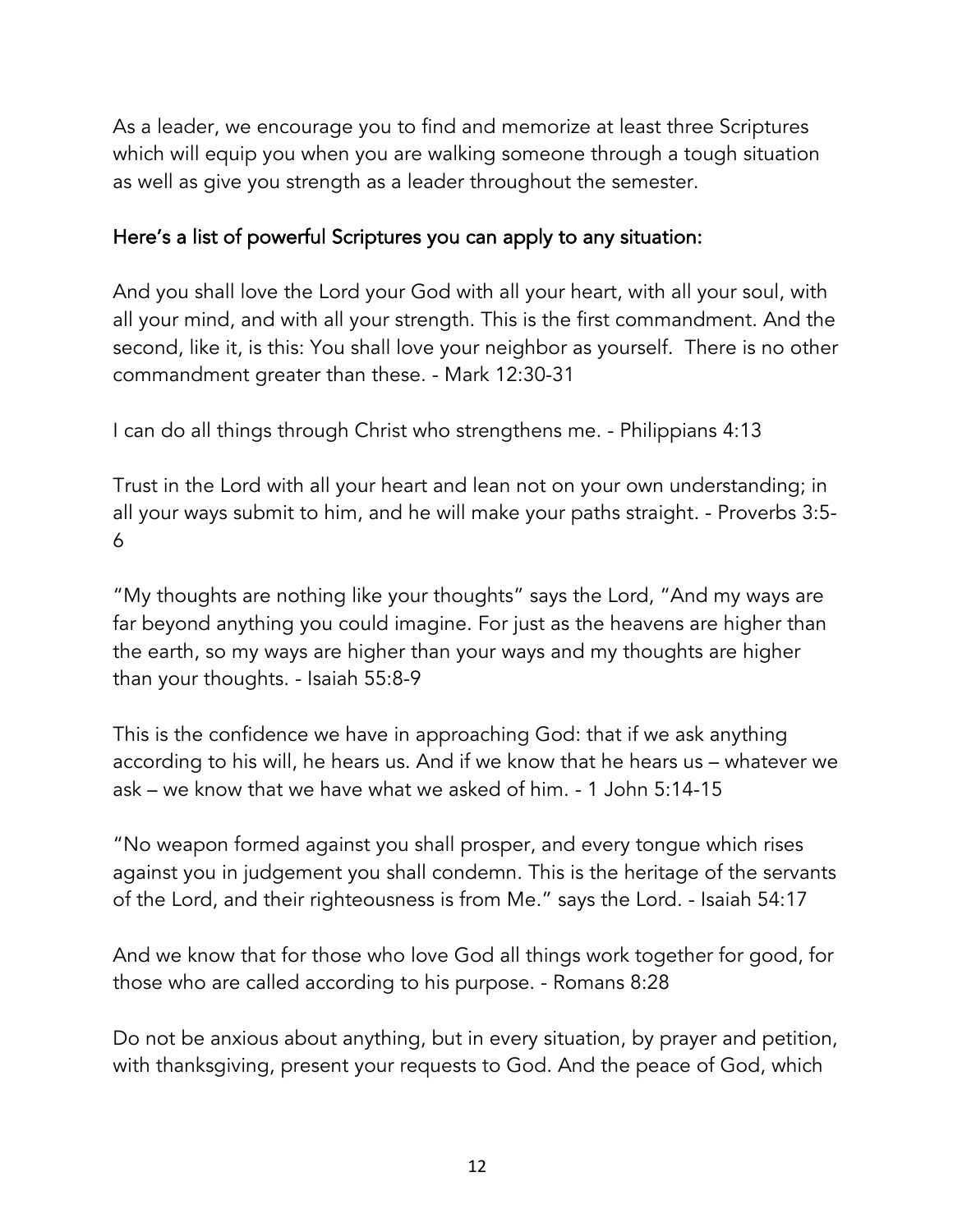transcends all understanding, will guard your hearts and your minds in Jesus Christ. - Philippians 4:6-7

Consider it pure joy, my brothers and sisters, whenever you face trials of many kinds, because you know that the testing of your faith produces perseverance. Let perseverance finish its work so that you may be mature and complete, not lacking anything. - James 1:2-4

Love it patient, love is kind. It does not envy, it does not boast, it is not proud. It does not dishonor others, it is not self-seeking, it is not easily angered, it keeps no record of wrongs. Love does not delight in evil but rejoices with the truth. It always protects, always trusts, always hopes, always perseveres. - 1 Corinthians 13:4-7

So faith comes by hearing, and hearing through the word of Christ. - Romans 10:17

One day the apostles said to the Lord, "We need more faith, tell us how to get it." "If your faith were only the size of a mustard seed," Jesus answered "it would be large enough to uproot that mulberry tree over there and send it hurtling into the sea! Your command would bring immediate results!" - Luke 17:5-6

Now faith is confidence in what we hope for and assurance about what we do not see. - Hebrews 11:1

If any of you lacks wisdom, you should ask God, who gives generously to all without finding fault, and it will be given to you. - James 1:5

Where there is no guidance, a people fall, but in an abundance of counselors there is safety. - Proverbs 11:14

So now there is no condemnation for those who belong to Christ Jesus. And because you belong to him, the power of the life-giving Spirit has freed you from the power of sin that leads to death. - Romans 8:1-2